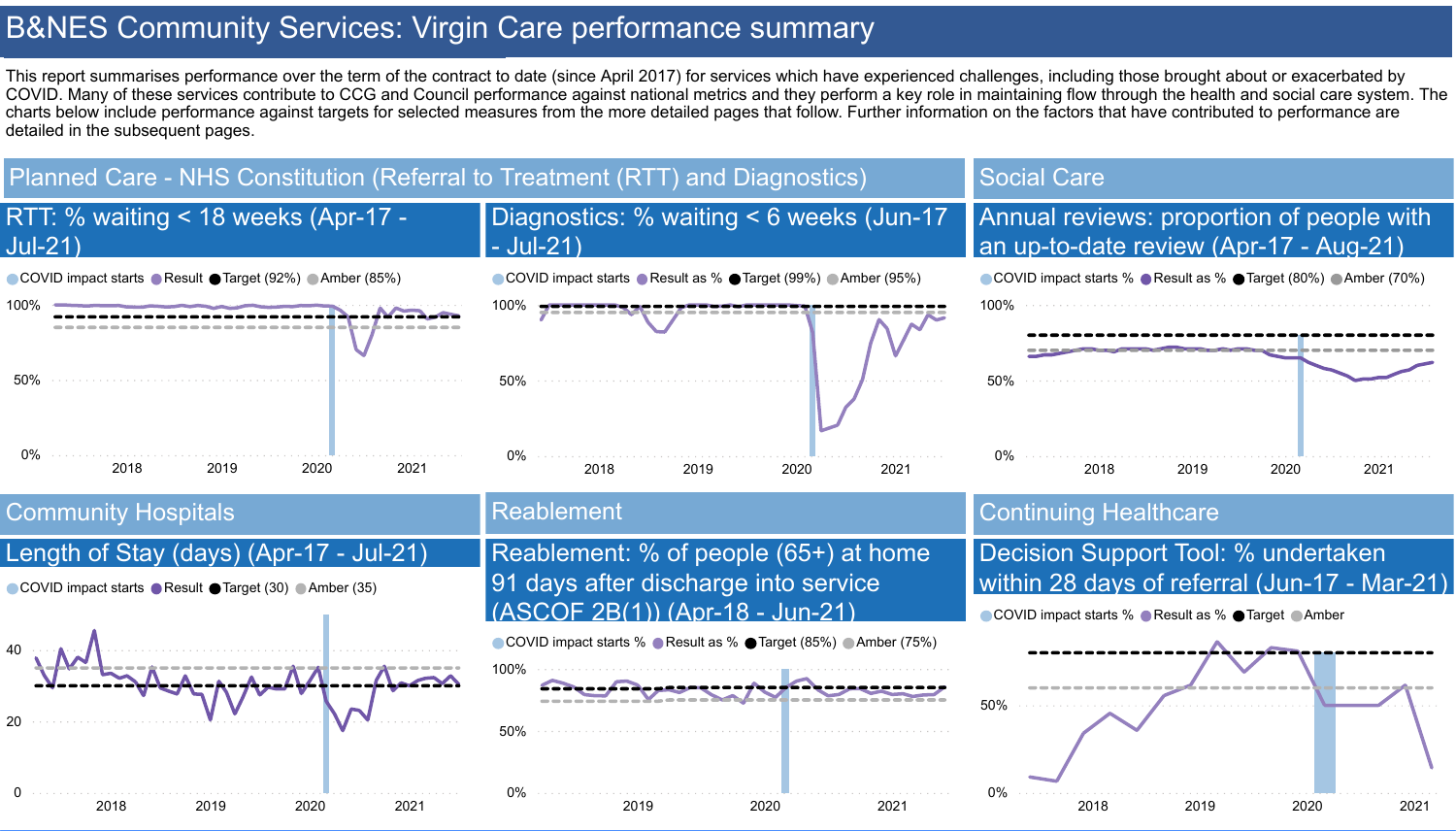

# NHS Constitution: Referral to Treatment (RTT) performance

Source: NHS DIgital, https://www.england.nhs.uk/statistics/statistical-workareas/rtt-waiting-times/, via SCW CSU.

Waiting times performance for Virgin Care consultant-led services which count towards the NHS Constitution standards for referral to treatment.

For B&NES Community Services, RTT is reported nationally for the Consultant led services, including services that directly interface into a consultant led service in an Acute Hospital: Community Paediatrics, Falls and Balance Service, Orthopaedic Interface Service.

The NHS Standard Referral to Treatment (RTT) target is for 92% of the incomplete waiting list to have waited less than 18 weeks. (It should be noted that due to the ongoing pressure in the health system national performance in June 2021 is below the standard at 69% and in B&NES, Swindon and Wiltshire the standard is only being met by some community and independent sector providers.) · Community Paediatrics - March to July 2021, July 81.6%, Activity has dipped in months affected by the January 2021 lock down. While activity has been increasing back towards normal levels, > 18 week waiters increased to 87 in July, the highest level to date.

The exceptions by service are as follows:

- · Orthopaedic Interface Service May to August 2020, October 2020 During the first lock down the service used virtual appointments where possible, but longer waiters did increase. In August, a focus on treating patients from the backlog drove the recovery.
- · Falls and Balance Service Nov 2018 (91%), Mar 2019 (88%), April to July 2020 During the first lock down, face to face appointments were very limited.



The 92% < 18 week target has been met overall across the life of contract (51 months for which national data has been published: April 2017 to June 2021) barring a few exceptions, mostly related to COVID.The rate for July 2021 is 92.68% July 2021 performance is taken from the provisional national data source.

The overall RTT incomplete waiting list decreased significantly during the first lock down. With the reduction in face to face services in the first lock down the services triaged and contacted patients on the waiting list and removed any duplicates or patients that no longer required treatment. There was also a reduction in referrals in the first lock down. The waiting list has increased again in 2021 (to 1,379 in July) with referrals returning to pre-COVID levels and appointments limited with continuing COVID restrictions.

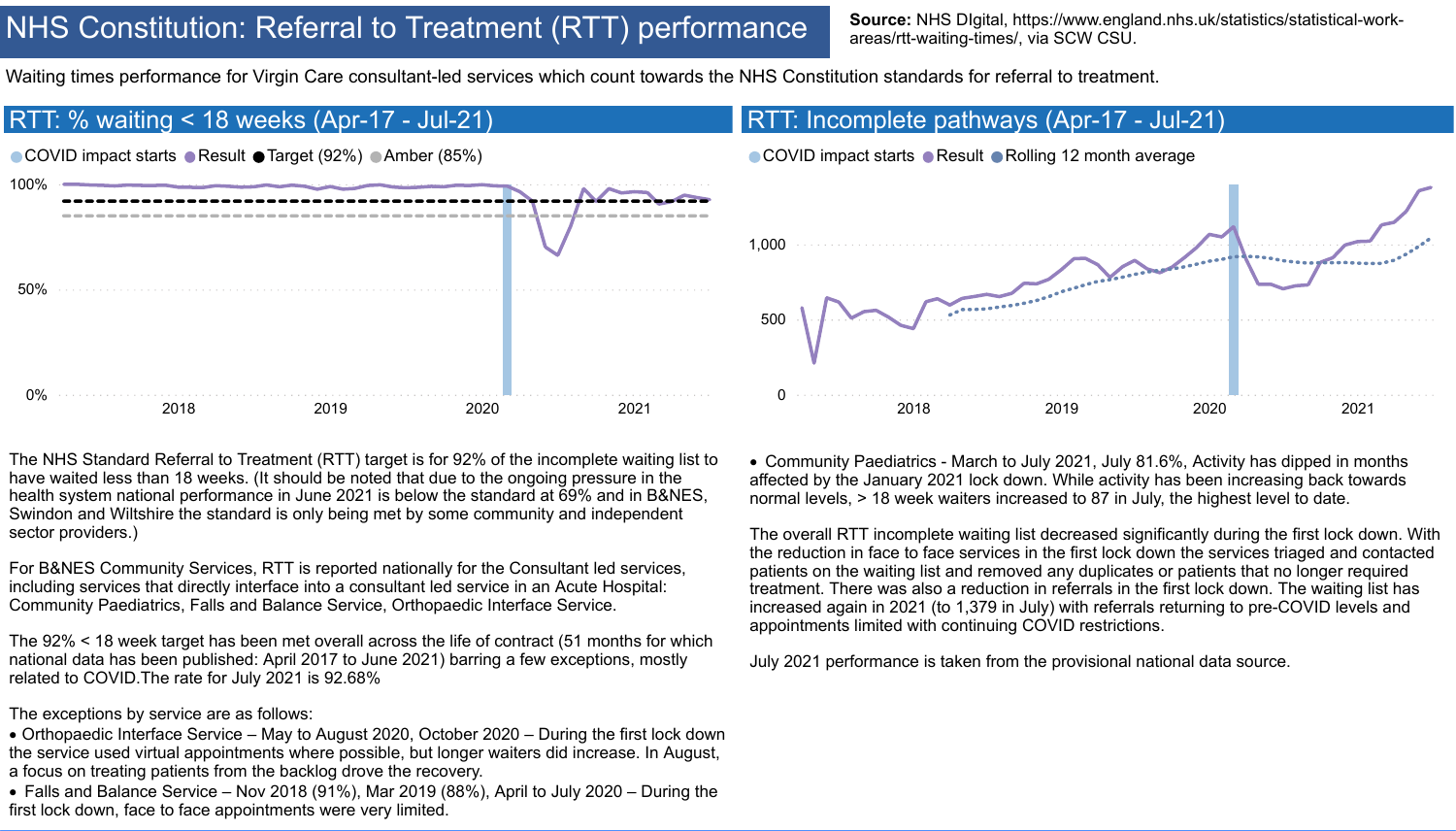## NHS Constitution: Diagnostics performance

Source: NHS DIgital, https://www.england.nhs.uk/statistics/statistical-work-areas/diagnosticswaiting-times-and-activity/monthly-diagnostics-waiting-times-and-activity/, via SCWCSU.

Waiting times performance for Virgin Care services which perform diagnostic tests which count towards the NHS Constitution standards for waiting times.

each month, to have waited less than 6 weeks. (It should be noted that due to the ongoing pressure in the health system the national performance in June 2021 is 77% and in B&NES, Swindon and Wiltshire only a couple of independent sector providers have met the target in the last year.) For B&NES Community Services diagnostic tests are reported nationally for Audiology Assessments (Audiology Service) and Echocardiography (Heart Failure Specialist Nursing team)



The 99% Diagnostics waiting time target has not been meet by BANES Community Services over the last year in line with other local providers. July 2021 performance was 91.5%, the month end waiting list was 129, a small reduction on 140 in June 2021, with 11 people waiting for more than 6 weeks, for Audiology Assessments.

Audiology Assessments are undertaken in a face to face and close contact environment and activity has been significantly impacted during the Covid period. The diagnostics target has not been met since February 2020. Prior to this the target was narrowly missed for 4 months in 2018/19 due to high numbers of referrals and a lack of maternity cover. Performance was recovered by putting on weekend clinics.

Sept 2020 as Echos in the community were not available and patients were redirected when possible. Prior to this there was a 6 month period of missing the target June to November 2018. There was a unexpected increase in referrals which was managed by redirecting patients and bringing in additional resource in Autumn 2018.

July 2021 performance is taken from the provisional national data source.

- 
- 
- 



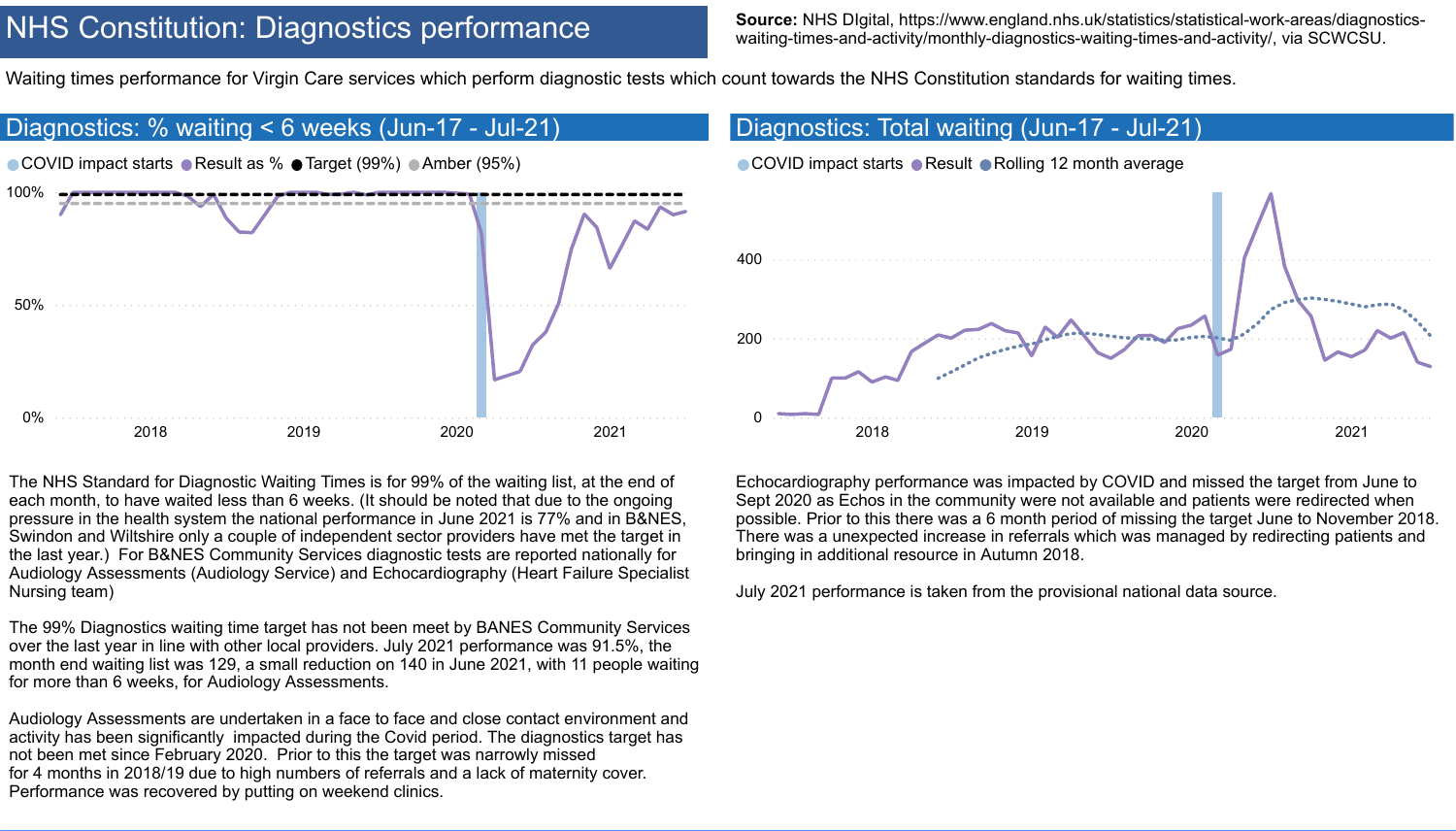

## Adult Social Care performance Source: Virgin Care scorecards, July 2021

Demand and activity for statutory Adult Social Care services.

Adult Social Care services provided by Virgin Care include providing advice and guidance, carrying out needs assessments and reviews to plan the support required by adults with needs, as well as supporting carers. As at July 2021, 1,349 people receiving council-funded services were supported by Virgin Care social work teams.

Referrals remained reasonably consistent pre-COVID, albeit with a slight downward trend. Since an initial reduction at the start of the pandemic, pre-COVID levels have since resumed. Many referrals are supported with advice/guidance or signposting to an appropriate service.

The number of assessments completed per month has been variable but there was a generally reducing trend seen prior to the pandemic. The move to a strengths-based model of social care may be a factor in this change, as practice has changed over the contract term. During the early months of the pandemic, visits to people were dependent on social distancing being possible and on the willingness of the individual being assessed (or their carer) to receive a visitor, so this limited productivity for both assessments and reviews.

Reviews completed were on an upward trend through to Autumn 2019 but reduced over the winter prior to COVID taking effect. In 2020/21, there has been an increasing proportion of scheduled reviews carried out, which indicates that people are being seen before they reach a point of crisis where they need an unplanned review.









#### Referrals (Apr-17 - Jul-21)

● COVID impact starts ● Result ● Rolling 12 month average

0 200 400 2018 2019 2020 2021

#### Reviews completed (Apr-17 - Jul-21)

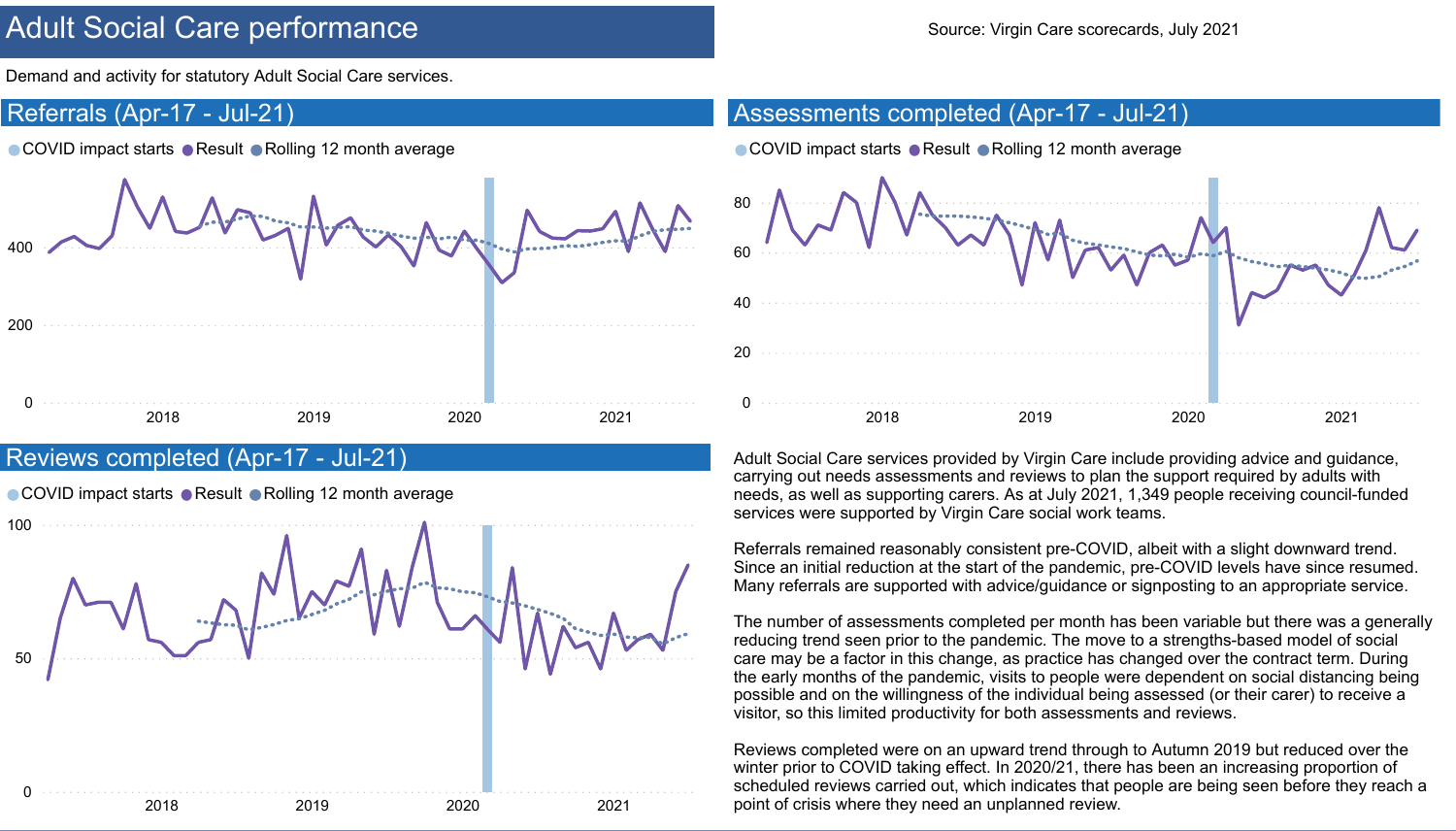#### Annual reviews: proportion of people with an up-to-date review (Apr-17 - Jul-21)

● COVID impact starts % ● Result as % ● Target (80%) ● Amber (70%)



100%

0% 50% 2018 2019 2020 2021

## Adult Social Care performance Source: Virgin Care scorecards (except for reviews, taken directly from LAS), July 2021

Performance for statutory Adult Social Care services, including timeliness of assessments, waiting lists for assessments and timeliness of reviews.

Delivering assessments within 28 days of referral has continued to be challenging across the lifetime of the contract. The teams delivered an overall improvement in the second year of the contract but this has been on a downward trend since with workforce pressures a key issue (see workforce section). From March 2020, the pandemic played a role in this reduction with delays due to individual choice.

The waiting list for social care assessments was high at contract commencement but reduced significantly by autumn 2019. An increase over the following months was addressed with actions including a new workforce model and the waiting list was reducing when COVID restrictions commenced. After peaking in December 2020, the list has slowly been reducing since then. Occupational Therapist waiting lists for the lower priority group are high, but this is similar to other local authorities.

The methodology for the rate of service users with up-to-date reviews has changed over the life of the contract; what's shown in the chart is not reflective of what was being monitored up until the autumn of 2020, when the revised methodology was introduced. The rate has increased to 62% since its low point of 50% in October 2020. People overdue a review have been triaged to ensure that those with the highest need are seen first and that others remain safe with their current services.





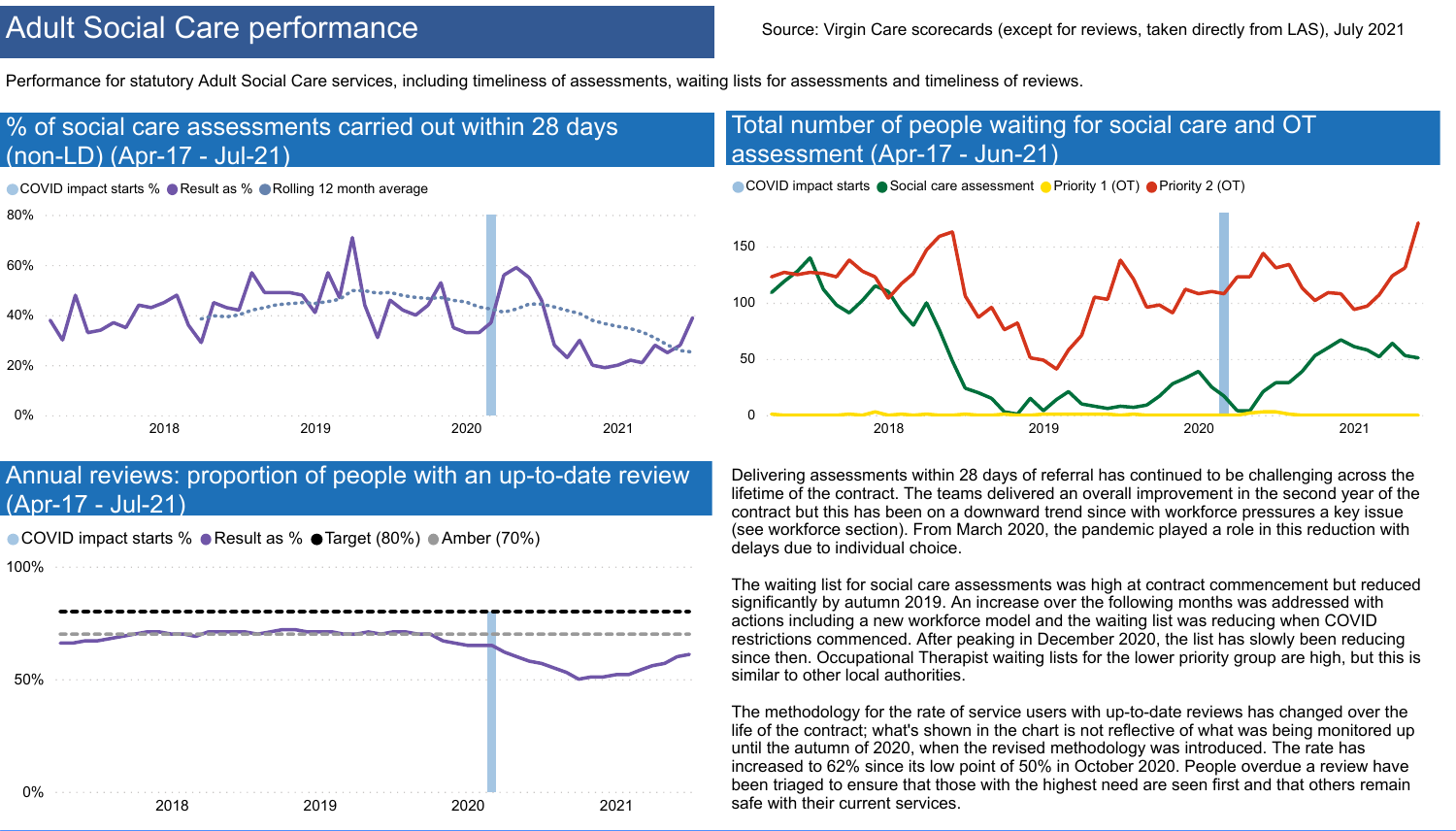## Community Hospitals performance & activity



### Length of Stay (days) (Apr-17 - Jul-21)

● COVID impact starts ● Result ● Target (30) ● Amber (35)



Activity and performance information for the Community Hospitals operated by Virgin Care in B&NES, including average length of stay and occupied bed rate.

Virgin Care operates community hospitals in Bath (St Martin's Hospital) and Paulton, providing inpatient services for non-acute patients. The ongoing challenge in community hospitals is managing the flow of patients by supporting patients to be ready for discharge and this is monitored by the length of stay measure.

Admissions before the pandemic remained within a relatively stable range, but the clearance of acute hospitals in March 2020 to preserve capacity for COVID patients is likely to have impacted on admissions in that month. Since then, the reduced bed base (from 52 to 40) has meant that the level of admissions is not comparable to the pre-COVID levels. The rate of bed occupancy remained high, particularly in winters, until the pandemic response began but is returning to full occupancy in recent months.

Actions to reduce the Length of stay were put in place in 2018 and delivered a reducing trend, towards meeting the agreed target, until winter 2019/20, but increased thereafter. From March 2020, the arrangements in place to protect acute capacity affected the length of stay. Since December 2020 the rate has remained in the acceptable range when not meeting the target. At the start of spring 2021, nurse staffing capacity reduced significantly such that for a 12-week period the Sulis ward was closed and operated from the Council's Charlton House Care Home. Since mid-June 2021 Virgin Care secured agency and recruited new staff to re-open Sulis Ward and increase capacity (available beds increased to 47).



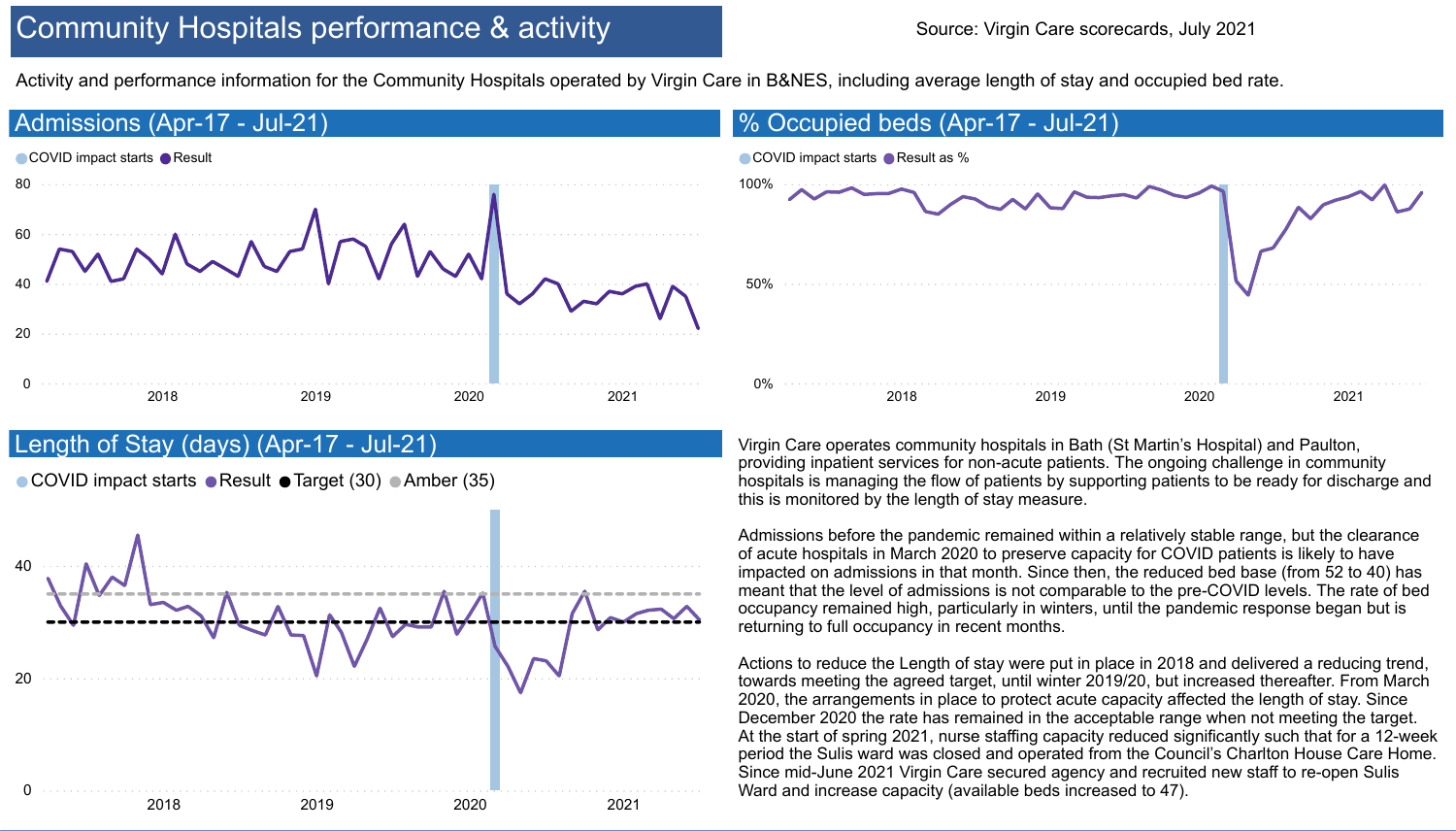## District Nursing activity & performance Source: Virgin Care scorecards, July 2021

Total contacts and referrals by urgency for the District Nursing service.

District Nurses (DN) provide nursing care to housebound adults, enabling them to maintain independence. Over two-thirds of referrals come from Primary Care, and the service provides a critical role in supporting people first seen by a GP. Changes to the DN model, to align around geographies rather than GP practices, generated concerns in Primary Care around reduced face-to-face contact. Collaborative working recently has sought to address these concerns, as noted in the main report. The resilience of the nursing establishment has been a concern which has been mitigated through developing retention and education for student placements.



The service has undergone transformation with electronic solutions introduced to support mobile working, with a focus on freeing up more time for direct care.

Referrals into the service have been increasing across the life of the contract with autumn peaks for Flu immunisation showing on the chart. There have also been significant increases in referrals for assessments and blood tests, a mix of increasing demand and transformation of the service. These referral types tend to be single tasks compared to traditional District Nursing patient support. In 2019/20 the urgency level options changed and the planned (therapies only) and urgent referral pathways (usually admission avoidance) were clarified and are now recorded separately.Contacts increased in 2018/19 (FY 2019) and have continued at a similar level since.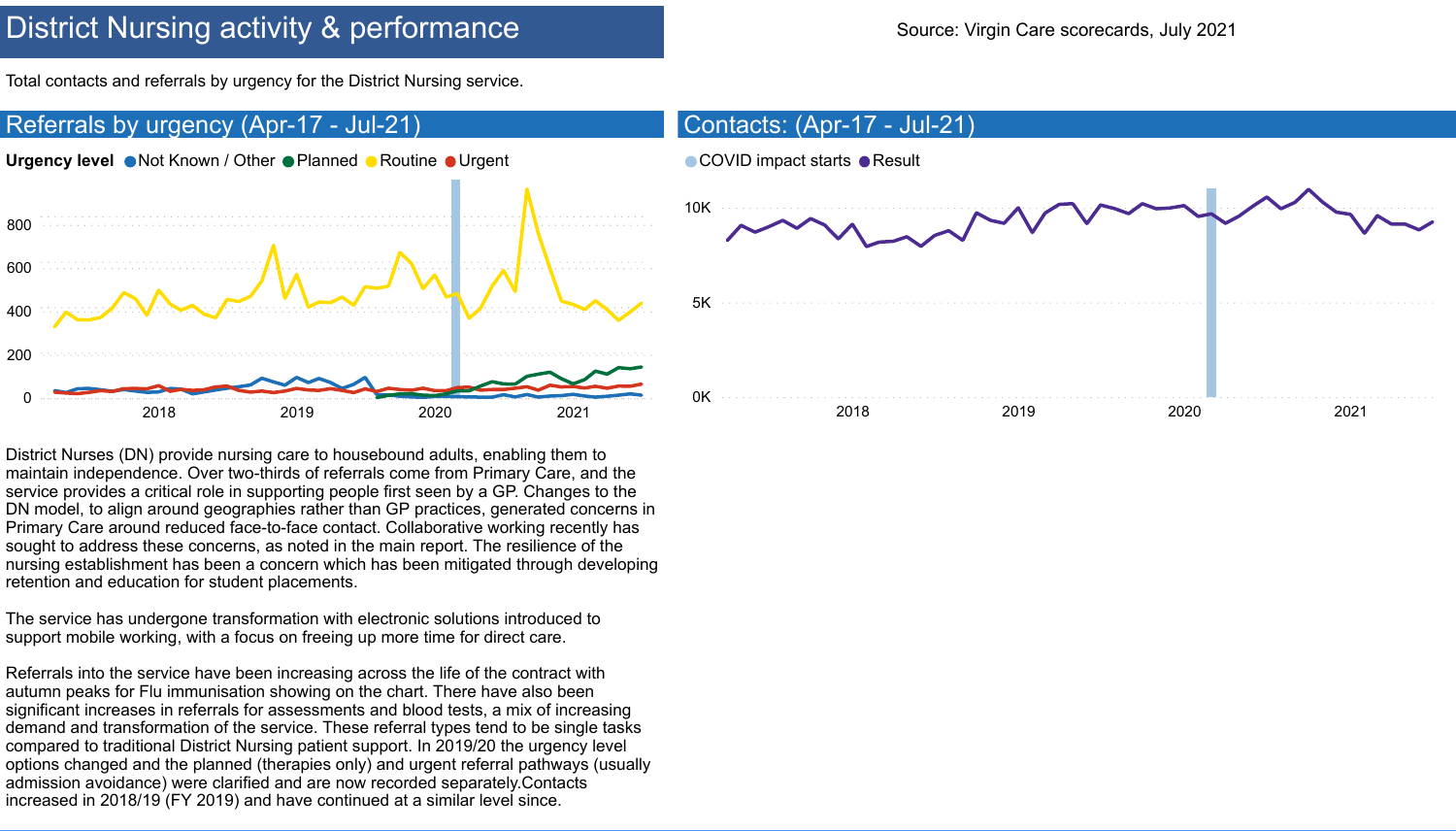## Reablement: demand & time in service Source: Virgin Care scorecards, July 2021

Trends in reablement demand (referrals) and average time in service.

The reablement service provides short term therapy and support by working with adults in their own home or care home to prevent hospital admission, to facilitate early hospital discharge and to provide rehabilitation and support in order to help people maintain/regain their independence.

Demand for reablement has generally remained high during the contract term to date, as the service performs a critical role in maintaining people's independence and in maximising capacity within the health and social care system.

![](_page_7_Figure_2.jpeg)

Average time spent in the service has seen a marked increase since the summer of 2020 (from 30 to a peak of 40 in April 2021; currently 38 for July 2021), which impacts on capacity to take new people into the service and impacts on hospital discharge efficiency. Average contacts per referral have increased at the same time (from 10.7 for the 12 months to June 2020 to 12.5 for the year to July 2021), particularly for the Home First pathway, which may indicate a greater level of complexity in the needs of people using services.

The time people wait to receive their first visit after a referral also increased between August 2020 and January 2021. Despite reducing since then, it remains above pre-COVID levels.

#### Average time referral to 1st visit (days) (Apr-17 - Jul-21)

![](_page_7_Figure_9.jpeg)

![](_page_7_Figure_10.jpeg)

![](_page_7_Figure_11.jpeg)

![](_page_7_Figure_12.jpeg)

![](_page_7_Figure_13.jpeg)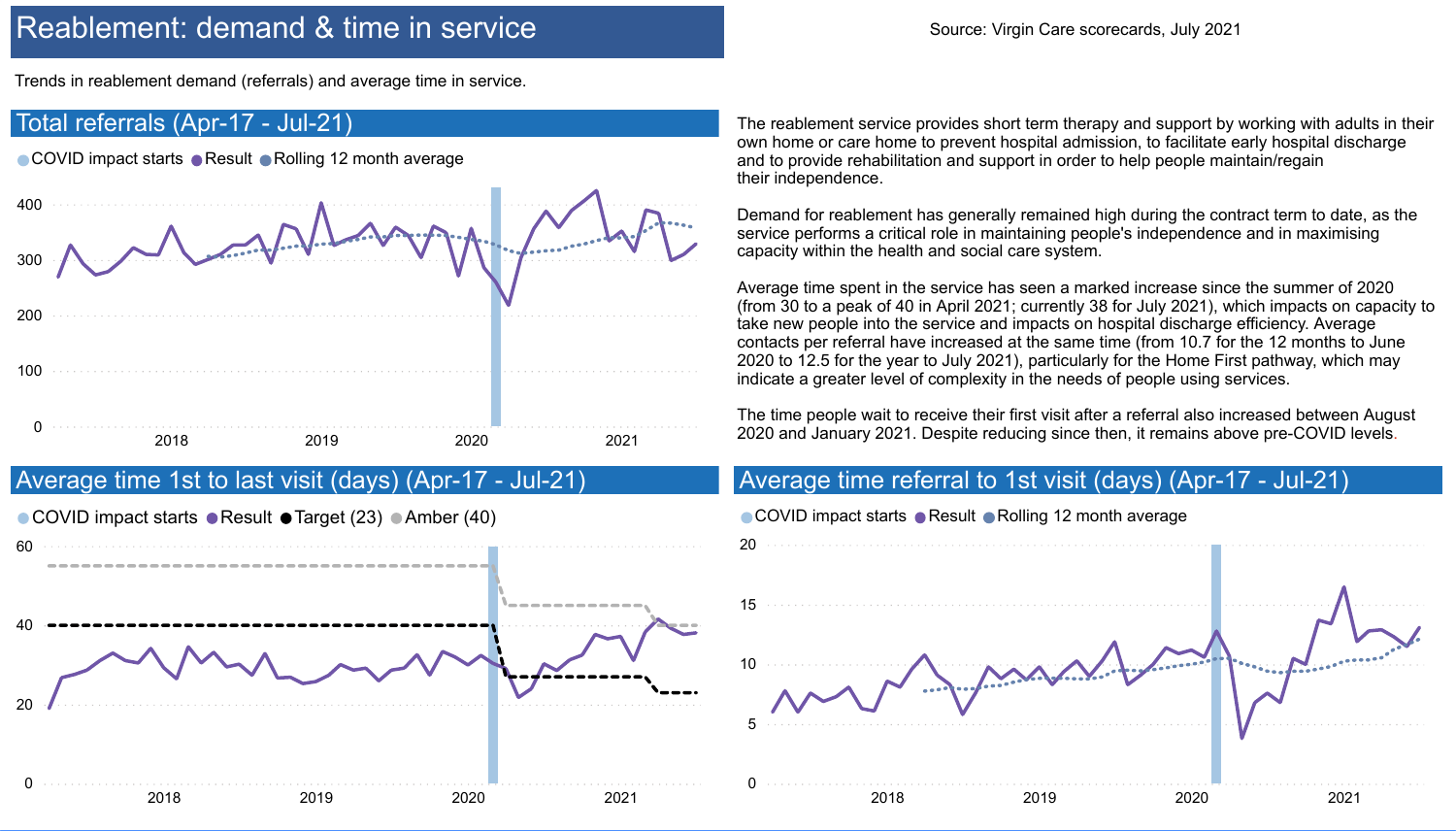![](_page_8_Figure_24.jpeg)

![](_page_8_Figure_28.jpeg)

![](_page_8_Figure_29.jpeg)

![](_page_8_Figure_30.jpeg)

## Reablement outcomes and the source: Virgin Care scorecards, July 2021

Outcomes at the end of reablement and performance for the national measure of outcomes 91 days after hospital discharge.

One of the aims of the reablement service is to help maintain people's independence and, where appropriate, keep them living in the community. Outcomes on discharge are reported by Virgin Care but are recorded outside of the main adult social care system, which presents some challenges with tracking what happens to people who fund their own care, for example.

Of the reported outcomes, under 20% of people require a councilfunded service at the end of reablement (with approximately onefifth of this group in care home placements), which is comparable to regional, peer-group and national averages. Almost half of this group already had a funded service before reablement. Over 40% of people require no services at the end of reablement, but this group may include people who fund their own care.

- **. Long Term Support care home**
- **. Long Term Support community**
- Services ended early suppor…
- **OLow Level Support**
- Other short term support
- Self-funding
- No services required
	-

#### **Outcome**

Performance against the national Adult Social Care Outcomes Framework (ASCOF) measure has remained within the acceptable range throughout the contract to date, as the vast majority of older adults are at home 91 days after discharge into reablement. B&NES' performance is broadly in line with statistical near neighbours and national and regional rates.

![](_page_8_Figure_2.jpeg)

#### Outcomes for people requiring council-funded services after reablement (Apr-20 - Jul-21)

![](_page_8_Figure_5.jpeg)

- Residential placement
- Nursing placement
- New community package
- **Increased community package**
- No change in community package
- Decreased community package
- Early cessation Long term support

The chart below provides further detail about people included in the blue and green sections of the chart above, plus those people from the yellow section who use council-funded services when reablement ends early. The blue sections in the chart below correspond to the blue section in the chart above, the green below to the green above and so on.